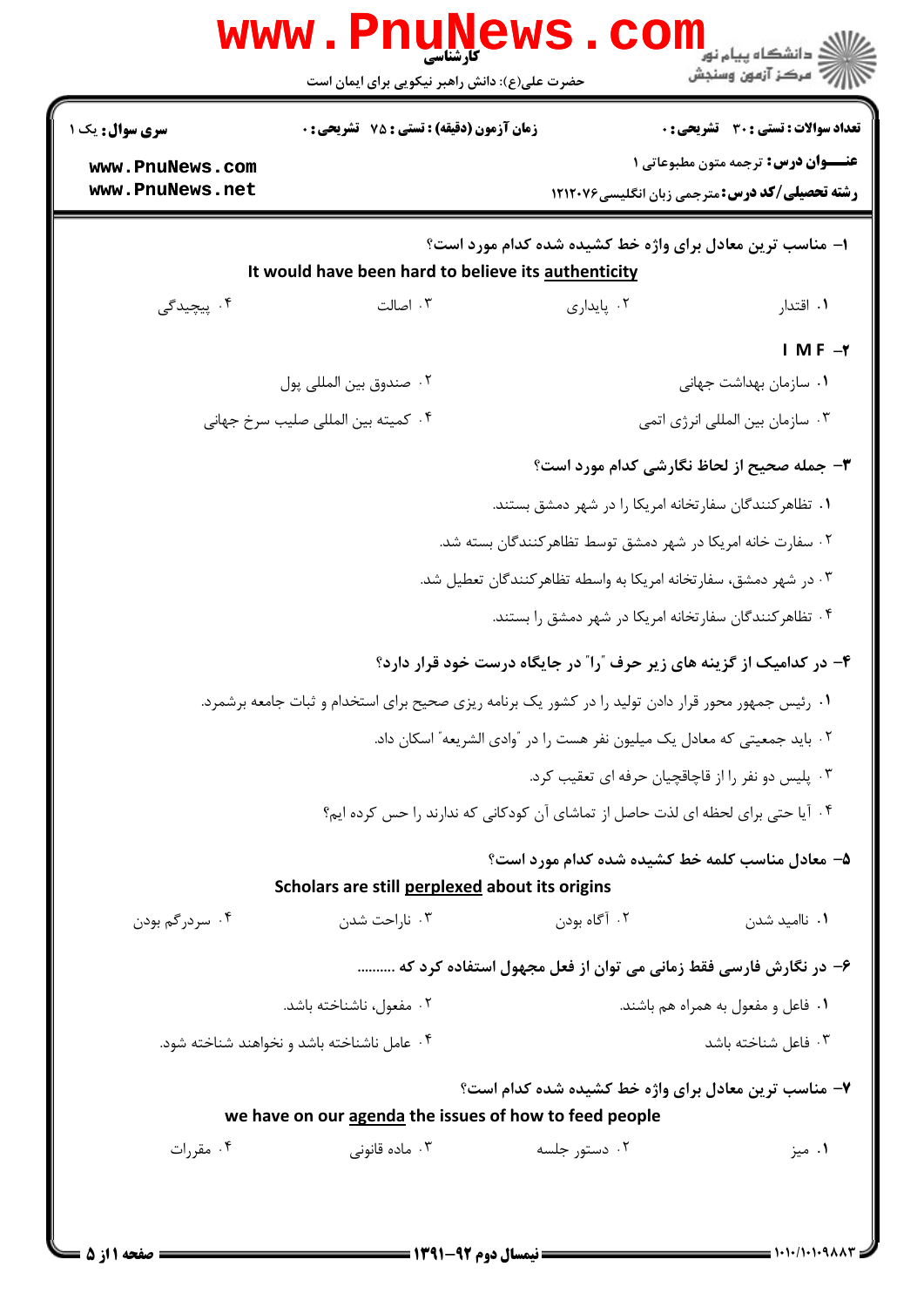|                                                                                                   | WWW.Pnuw<br>حضرت علی(ع): دانش راهبر نیکویی برای ایمان است                                                        |                                                              | ڪ دانشڪاه پيام نو <mark>ر</mark><br>و7 مرڪز آزمون وسنڊش                                           |
|---------------------------------------------------------------------------------------------------|------------------------------------------------------------------------------------------------------------------|--------------------------------------------------------------|---------------------------------------------------------------------------------------------------|
| <b>سری سوال : ۱ یک</b>                                                                            | زمان آزمون (دقیقه) : تستی : 75 تشریحی : 0                                                                        |                                                              | <b>تعداد سوالات : تستی : 30 ٪ تشریحی : 0</b>                                                      |
| www.PnuNews.com<br>www.PnuNews.net                                                                |                                                                                                                  |                                                              | <b>عنــوان درس:</b> ترجمه متون مطبوعاتی ۱<br><b>رشته تحصیلی/کد درس:</b> مترجمی زبان انگلیسی۲۱۲۰۷۶ |
|                                                                                                   |                                                                                                                  | است؟ الـ "U.S. Secretary of state Hillary Klinton" كدام است" |                                                                                                   |
|                                                                                                   | ۰۲ وزیر امور خارجه امریکا، هیلاری کلینتون                                                                        |                                                              | ٠١ هيلاري كلينتون وزير امور خارجه امريكا                                                          |
|                                                                                                   | ۰۴ وزیر امور داخلی امریکا، هیلاری کلینتون                                                                        |                                                              | ٠٣ هيلاري كلينتون وزير امور داخلي امريكا                                                          |
|                                                                                                   |                                                                                                                  | ٩- كدام جمله از لحاظ عبارت وصفى صحيح است؟                    |                                                                                                   |
|                                                                                                   |                                                                                                                  | ۰۱ پارک کوچک را پشت سر گذاشته و زیر لب شعری را زمزمه می کنم. |                                                                                                   |
|                                                                                                   | <sup>۲</sup> ۰ دانشجویان معترض سیاست های رئیس جمهور را محکوم کردند و خواستار بهبود زندگی و شرایط تحصیل خود شدند. |                                                              |                                                                                                   |
| ۰۳ پست در مبادلات اقتصادی مشتری را به عرضه کننده کالا نزدیک ساخته و مبادلات پولی را سرعت می بخشد. |                                                                                                                  |                                                              |                                                                                                   |
| ۰۴ نیروهای صرب دیروز در پناه تانکها وارد گوراژده شده و موجی از وحشت در میان مردم شهر ایجاد کردند. |                                                                                                                  |                                                              |                                                                                                   |
| ۱۰– معادل مناسب کلمه خط کشیده کدام مورد است؟<br>An autopsy yielded no clues to the tragedy.       |                                                                                                                  |                                                              |                                                                                                   |
| ۰۴ کالبد شکافی                                                                                    | ۰۳ نظارت                                                                                                         | ۰۲ موشکافی                                                   | ۰۱ بازرسی                                                                                         |
| $11$ -IAEA:                                                                                       |                                                                                                                  |                                                              |                                                                                                   |
| سازمان پیمان آتلانتیک شمالی <b>1</b> ۰                                                            |                                                                                                                  | سازمان بهداشت جهانی 2.                                       |                                                                                                   |
| سازمان بين المللي انرژي اتمي .3                                                                   |                                                                                                                  | سازمان خوار و بار و کشاورزی 4.                               |                                                                                                   |
|                                                                                                   |                                                                                                                  |                                                              | ١٢- از نظر ويرايشي، كدام گزينه صحيح است؟                                                          |
| ۰۴ چیزی در حدود                                                                                   | ۰۳ پشت سر گذاشتن                                                                                                 | ۰۲ استفاده کردن                                              | ۰۱ مورد تعقیب قرار دادن                                                                           |
|                                                                                                   | His term cut short by an amnesty voted by the new parliament elected in December.                                | 1۳- معادل مناسب کلمه خط کشیده کدام مورد است؟                 |                                                                                                   |
| ۰۴ حبس ابد                                                                                        | ۰۳ عفو عمومی                                                                                                     | ۰۲ اعدام                                                     | ۰۱ کودتا                                                                                          |
|                                                                                                   |                                                                                                                  | ۱۴- ترجمه درست Do not attempt the impossible کدام مورد است؟  |                                                                                                   |
|                                                                                                   | ۰۲ کار غیرممکن را پیگیری نکن.                                                                                    |                                                              | ۰۱ دست به کار غیرممکن نزن.                                                                        |
|                                                                                                   | ۰۴ برای محتمل ها اقدام نکن.                                                                                      |                                                              | ۰۳ برای ناممکن ها اقدام نکن.                                                                      |
|                                                                                                   |                                                                                                                  |                                                              |                                                                                                   |

**D**nuMawa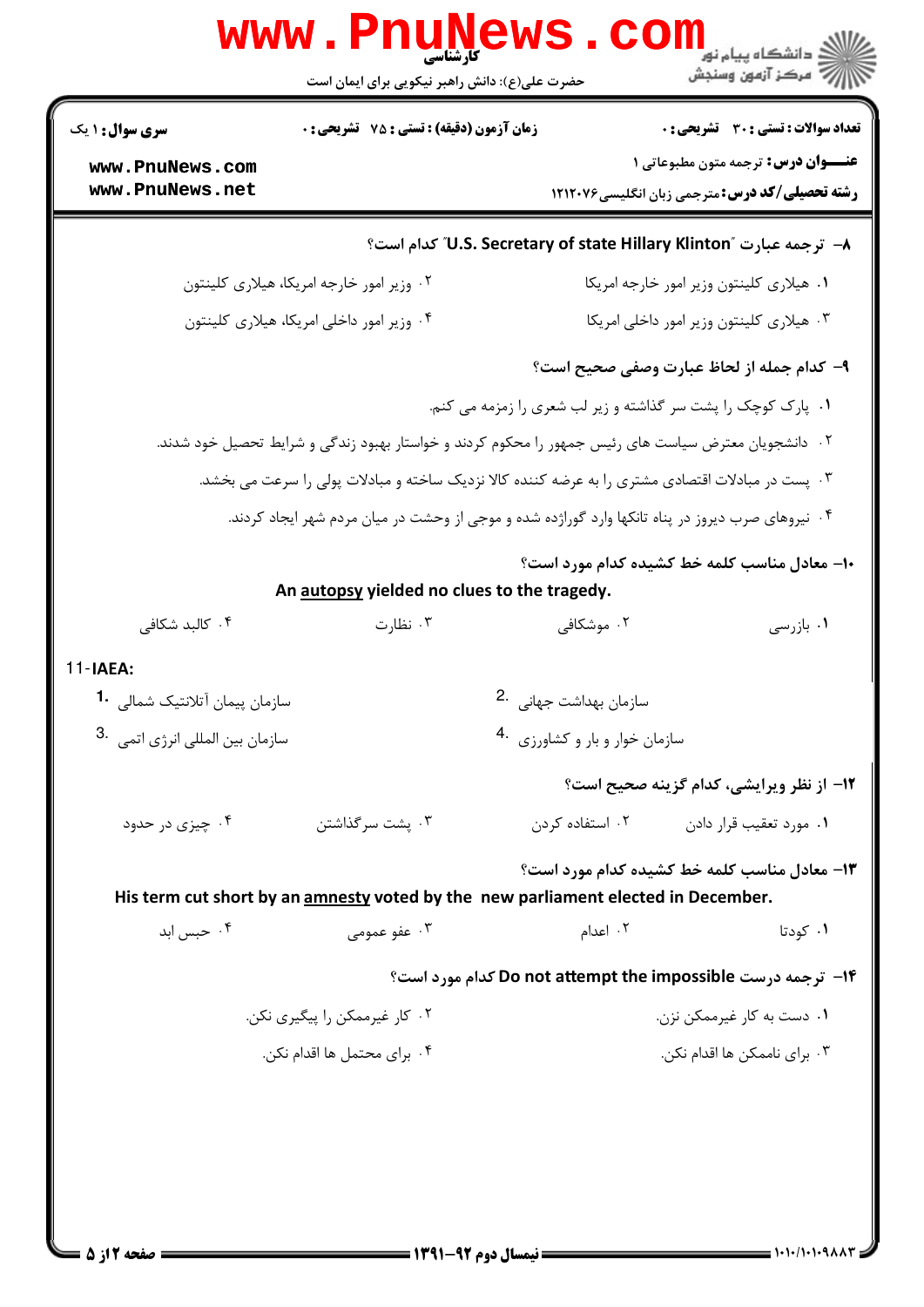|                                               | www.PnuNews.<br>حضرت علی(ع): دانش راهبر نیکویی برای ایمان است                                                 |                                      | کے دانشگاہ پیام نور<br>آگ مرکز آزمون وسنجش<br>آگ مرکز آزمون وسنجش                            |
|-----------------------------------------------|---------------------------------------------------------------------------------------------------------------|--------------------------------------|----------------------------------------------------------------------------------------------|
| <b>سری سوال : ۱ یک</b>                        | <b>زمان آزمون (دقیقه) : تستی : 75 تشریحی : 0</b>                                                              |                                      | <b>تعداد سوالات : تستی : 30 ٪ تشریحی : 0</b>                                                 |
| www.PnuNews.com<br>www.PnuNews.net            |                                                                                                               |                                      | <b>عنــوان درس:</b> ترجمه متون مطبوعاتی 1<br>رشته تحصیلی/کد درس: مترجمی زبان انگلیسی ۱۲۱۲۰۷۶ |
|                                               |                                                                                                               |                                      | 1۵- در کدامیک از گزینه های زیر حذف با قرینه لفظی صورت گرفته است؟                             |
|                                               |                                                                                                               |                                      | ١. وزير دفاع نمايشگاه صنايع دفاعي را افتتاح و از غرفه هاي آن بازديد كرد.                     |
|                                               | ۰۲ طی سال گذشته خراسان بیشترین محصول گندم را برداشت و تحویل سیلوهای محلی داده است.                            |                                      |                                                                                              |
|                                               | ۰۳ حکومت حقانی جمهوری اسلامی توانسته است مردم کشور را متحول و از خرافات قومی و نژاد پرستی نجات دهد.           |                                      |                                                                                              |
|                                               | ۰۴ تمام سخنرانان مطالب خود را اظهار و قرار بر آن شد که متن سخنرانی آنها چاپ و در دسترس علاقه مندان قرار گیرد. |                                      |                                                                                              |
|                                               |                                                                                                               |                                      | ۱۶- کدامیک از جملات زیر از نظر ویرایشی صحیح است؟                                             |
|                                               |                                                                                                               |                                      | ۰۱ در ادامه این گردهمایی توسط گروه سرود یک قطعه اجرا شد.                                     |
|                                               |                                                                                                               |                                      | ۰۲ در ایالات متحده امریکا سقط جنین دومین عمل رایج می باشد.                                   |
|                                               |                                                                                                               |                                      | ۰۳ در این جلسه هوشنگ علایی به عنوان فرماندار به حاضرین معرفی شد.                             |
|                                               |                                                                                                               |                                      | ۰۴ در این حال از گل گاو زبان برای کیفیت بخشیدن به غذاها استفاده می شود.                      |
|                                               |                                                                                                               |                                      | ۱۷- کدام جمله در مورد واژه های قرضی (loan-words) درست است؟                                   |
|                                               |                                                                                                               |                                      | ۰۱ واژه های قرضی بنا بر ضرورتهای اجتماعی و سیاسی و علمی وارد زبان می شوند.                   |
|                                               |                                                                                                               |                                      | ٢. بهتر است صورت فارسي آنها در ترجمه ضبط شود.                                                |
|                                               |                                                                                                               |                                      | ۰۳ نیازی به ترجمه واژه های قرضی نیست.                                                        |
|                                               |                                                                                                               |                                      | ۴. این گونه واژه ها ترجمه یذیر نیستند.                                                       |
|                                               |                                                                                                               |                                      | 18− جمله صحیح از لحاظ نگارشی کدام مورد است؟                                                  |
|                                               |                                                                                                               |                                      | ٠١. آنها پیش نویس موافقت نامه را تنظیم و ارائه خواهند داد.                                   |
|                                               |                                                                                                               |                                      | ۰۲ به زودی متخصصین زنان و زایمان به این زایشگاه اعزام می شوند.                               |
|                                               |                                                                                                               |                                      | ٣. وضع قانون مستلزم شناخت كافي از حقيقت انسان و مصالح واقعي او مي باشد.                      |
|                                               | ۰۴ اوکراین در این میان ایجاد مراکز فرماندهی در سه پایگاه نظامی در دریای سیاه را آغاز کرده است.                |                                      |                                                                                              |
|                                               |                                                                                                               |                                      | <b>۱۹- کدامیک از واژه های زیر قرضی نیست؟</b>                                                 |
| ۰۴ يخچال                                      | دنات $\cdot$                                                                                                  | ۰۲ همبرگر                            | ۰۱ لاستیک                                                                                    |
| handful of elderly women<br>calligraphy means | 20-Today Nushu which means women's calligraphy has all but disappeared and is known to only a                 |                                      |                                                                                              |
| نقاشے <sub>،</sub> -1                         | خطاطے <sub>،</sub> .2                                                                                         | منبت کا <sub>د</sub> ی۔ <sup>3</sup> | سفالگر ی . <sup>4</sup>                                                                      |

 $1010/10109883$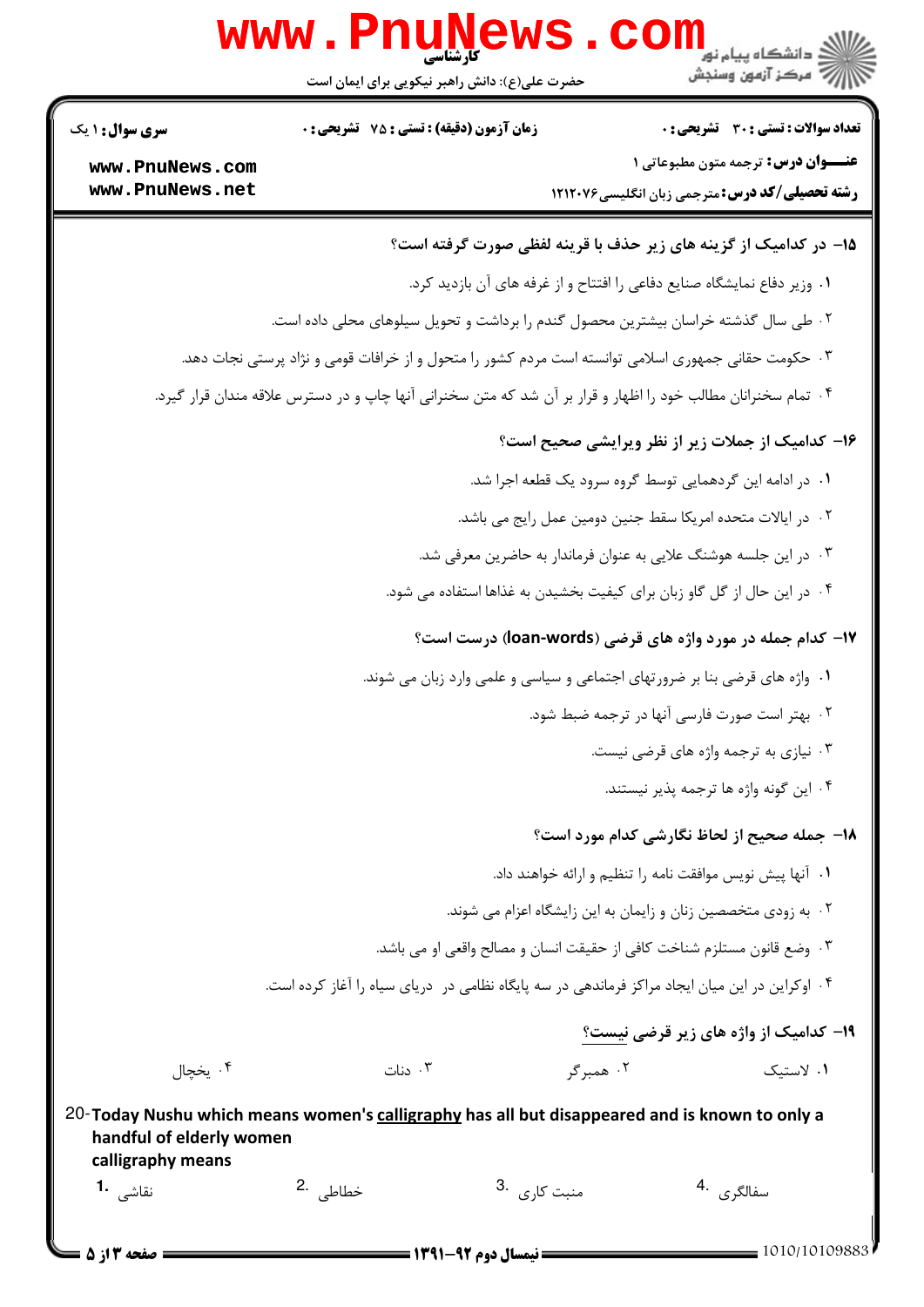|                                | www.PnuNews                                                                                         | د انشکاه پیام نور<br>دانشگاه پیام نور                                   |
|--------------------------------|-----------------------------------------------------------------------------------------------------|-------------------------------------------------------------------------|
|                                | حضرت علی(ع): دانش راهبر نیکویی برای ایمان است                                                       | رآ مرکز آزمون وسنجش                                                     |
| سری سوال: یک ۱                 | <b>زمان آزمون (دقیقه) : تستی : 75 تشریحی: 0</b>                                                     | تعداد سوالات : تستى : 30 - تشريحي : 0                                   |
| www.PnuNews.com                |                                                                                                     | <b>عنــوان درس:</b> ترجمه متون مطبوعاتی 1                               |
| www.PnuNews.net                |                                                                                                     | <b>رشته تحصیلی/کد درس:</b> مترجمی زبان انگلیسی۲۱۲۰۷۶                    |
|                                |                                                                                                     | 21- عنوان روزنامه Wall Street Journal چگونه ترجمه می شود؟               |
|                                |                                                                                                     | ۰۱ به فارسی نوشته و انگلیسی آن در پانویس آورده می شود.                  |
|                                |                                                                                                     | ۰۲ ابتدا به فارسی نوشته و در پانویس ترجمه می شود.                       |
|                                |                                                                                                     | ۰۳ ابتدا به انگلیسی نوشته و در پانویس ترجمه می شود.                     |
|                                |                                                                                                     | ۰۴ هم در متن ترجمه و هم در پانویس به انگلیسی نوشته می شود.              |
|                                | But the whole lesson of history is that you have to have dialogue                                   | <b>۲۲- کدام مورد در خصوص ترجمه you در جمله زیر نادرست است؟</b>          |
|                                |                                                                                                     | ٠١. الزامأ نبايد به صورت دوم شخص ترجمه شود.                             |
|                                |                                                                                                     | ۰۲ ترجمه به صورت غیرشخصی صورت می گیرد.                                  |
|                                |                                                                                                     | ۰۳ صورت دوم شخص مفرد ترجمه می شود.                                      |
|                                |                                                                                                     | ۰۴ ترجمه با استفاده از فعل ناقص که شناسه ضمیر نداشته باشد انجام می شود. |
|                                |                                                                                                     | ٢٣- كدام جمله از لحاظ نگارشي صحيح است؟                                  |
|                                |                                                                                                     | ۰۱ در این شرکتها متخصصان و مهندسان هر یک از احترام خاص خود برخوردارند.  |
|                                | ۲ . ساختمان مذکور نیاز به تعمیرات و مرمت اساسی دارد و در حال حاضر قابل بهره برداری نمی باشد.        |                                                                         |
|                                | ۰۳ معضل کنکور و دانشگاه یکی از مسائل اساسی و ریشه ای در کل برنامه ریزی های آموزشی می باشد.          |                                                                         |
|                                | ۴ . در متن خبر دیروز راجع به مراسم روز ارتش اشتباهاً سرلشکر – جانشین فرماندهی کل قوا عنوان شده بود. |                                                                         |
|                                | 24-Such screening would affect about 15 million youngsters.                                         |                                                                         |
| غ <sub>ربالگري</sub> <b>1.</b> | نمايش <sup>.3</sup><br>بررسى   .2                                                                   | توجه <sup>.4</sup>                                                      |
|                                | The new evidence of mischief follows a scandal uncovered earlier this year in Chicago               | ۲۵- کدام گزینه درباره عبارت خط کشیده شده درست است؟                      |
|                                |                                                                                                     | ۰۱ زیر ساخت آن یک بند وصفی مجهول برای گروه اسمی scandal است.            |
|                                |                                                                                                     | ٢. از لحاظ معنايي به كل جمله اطلاق مي شود.                              |
|                                |                                                                                                     | ۰۳ زیر ساخت آن بند وصفی معلوم دارد.                                     |
|                                |                                                                                                     | ۰۴ بند قیدی برای عبارت پایه و اصلی جمله است.                            |
|                                |                                                                                                     |                                                                         |
|                                |                                                                                                     |                                                                         |
|                                |                                                                                                     |                                                                         |